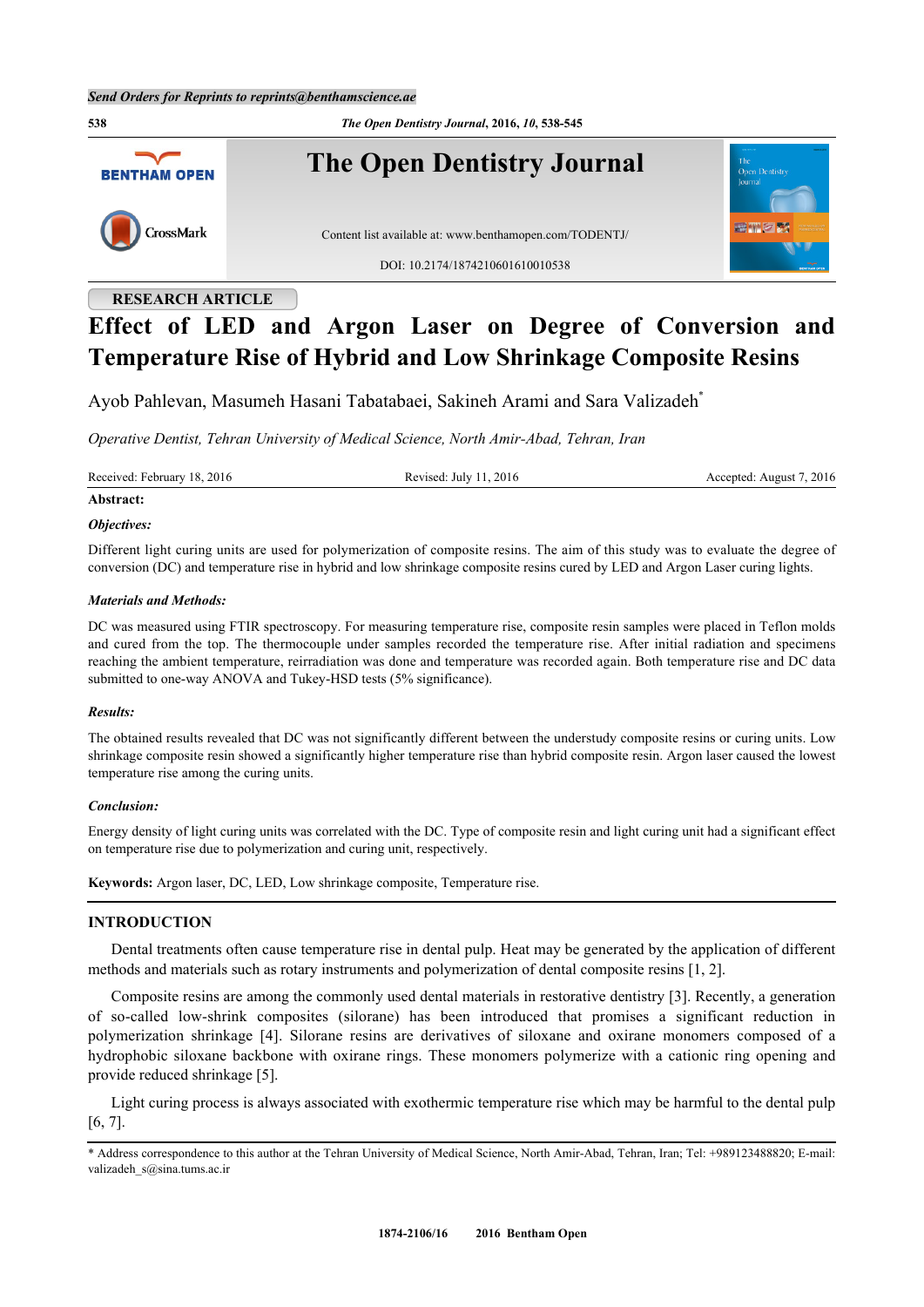#### *DC and Temperature Rise of Two Composite Resins The Open Dentistry Journal, 2016, Volume 10* **539**

Today, different light curing units (LCUs) are used in dentistry. Halogen curing light is among the most frequently used LCUs in dental offices [\[8](#page-6-7)]. In spite of the popularity of this curing light, it possesses some downfalls including the large difference between electrical input and light output, limited lifetime and high temperature generated by the filament that can damage the curing light bulb and cause pulp injuries as well [\[6](#page-6-5), [9](#page-6-8)].

Another main dental curing light is the light-emitting diode (LED) that can polymerize light-cure resin-based composites generating much less heat [[10\]](#page-6-9) The efficacy of this device is due to the coordination of the light emitting spectrum with absorption spectrum of camphorquinone (CQ) in comparison with the broad spectrum in Halogen curing lights [[11,](#page-6-10) [12\]](#page-6-11). Infra-red spectrum is not emitted by the LED in contrast to the Halogen LCUs. Longer lifetime and more stable output are among the advantages of LED curing lights. High powered LED is also available with an output equal to that of Halogen and can replace Halogen and LED curing lights [[13\]](#page-6-12).

Argon laser is another option for composite resin polymerization. It emits blue and green lights. Blue light can polymerize dental composite resins that have CQ as the photoinitiator [\[14](#page-6-13)]. Laser light has some characteristic features like being monochromatic and collimated and having selective absorption [\[15](#page-6-14)].

Degree of conversion (DC) is one of the most important factors in clinical performance of dental composite resins. Optimal physical, mechanical and biological properties of composite resins are related to a higher DC that per se is due to the total emitted light energy from the LCUs with proper wavelength in accordance with the photoinitiator of the composite resin [16]. Although higher light intensity causes higher DC resulting in better physical properties of the composite resin, it also generates more shrinkage stress that can lead to increased microleakage. Therefore, attempts must be made to minimize temperature rise and achieve an acceptable DC during composite resin polymerization in order to avoid any thermal damage to the pulp, achieve optimal properties of the restorative material and decrease shrinkage stress [\[17](#page-6-15)].

Therefore, the aim of this study was to investigate the temperature rise and DC of two types of composite resins (methacrylate based and silorane based) cured with different LCUs.

#### **MATERIALS AND METHODS**

In this experimental study, two LCUs were evaluated: Ultralume2 (Ultradent, USA) and Bluephase 16i (Ivoclar Vivadent, Lichtenstein). Argon laser (Melles, USA) was another curing light used in this study. Filtek Z250 (3M-ESPE) and Filtek P90 (3M-ESPE) shade A2 composite resins were selected. The characteristics of LCUs and composite resins are listed in Tables **[1](#page-1-0)** and **[2](#page-1-1)**.

| LCUs          | Manufacturer     | <b>LCU</b> Type    | <b>Irradiation</b>           |
|---------------|------------------|--------------------|------------------------------|
| Ultralume2    | Ultradent/USA    | Diode              | 40 s, 450 mw/s               |
| Bluephase 16i | Ivoclar/Vivadent | High powered diode | $10 s$ , $1800 \text{ mW/s}$ |
| Melles Griot  | 'JSA             | Argon laser        | 40 s, 500 mw/s               |

#### <span id="page-1-0"></span>**Table 1. Characteristics of light curing units.**

#### <span id="page-1-1"></span>**Table 2. Characteristics of composite resins.**

| <b>Composite Name</b> | Composite<br>Type                      | <b>Resin</b>                                | <b>Filler Type</b>       | <b>Filler Size</b><br>$(\mu)$ | <b>Filler Content</b><br>(Volume) | <b>Filler Content</b><br>(Weight) |
|-----------------------|----------------------------------------|---------------------------------------------|--------------------------|-------------------------------|-----------------------------------|-----------------------------------|
| Filtek P90            | Low shrinkage<br>posterior restorative | Silorane                                    | Quartz, yttrium fluoride | $0.1 - 2$                     | 55%                               | 76%                               |
| Filtek Z250           | Hybrid                                 | Bis-GMA, UDMA,<br>Bis-EMA.<br><b>TEGDMA</b> | Zirconia/Silica          | $0.01 - 3.5$                  | 60%                               | 78%                               |

Five samples were prepared for each combination of composite resin and LCU in Teflon molds with 4 mm diameter and 2 mm thickness. The top surface of samples was covered with celluloid strip with 0.3 mm thickness. Then, the light guide of the curing units was placed parallel to the sample surface in contact with the strip. Curing was done according to the manufacturer's instruction which was 40s for Ultralume2 and Argon laser and 10s for Bluephase16i. Temperature rise during the photopolymerization of the composite resin was measured and shown in monitor screen using a K-type thermocouple fixed under the specimens and connected to the thermometer (Fig. **[1](#page-2-0)**). Thermometer was able to measure the temperature rise as small as 0.1 ˚C. After initial curing and recording the degree of temperature rise, we waited for a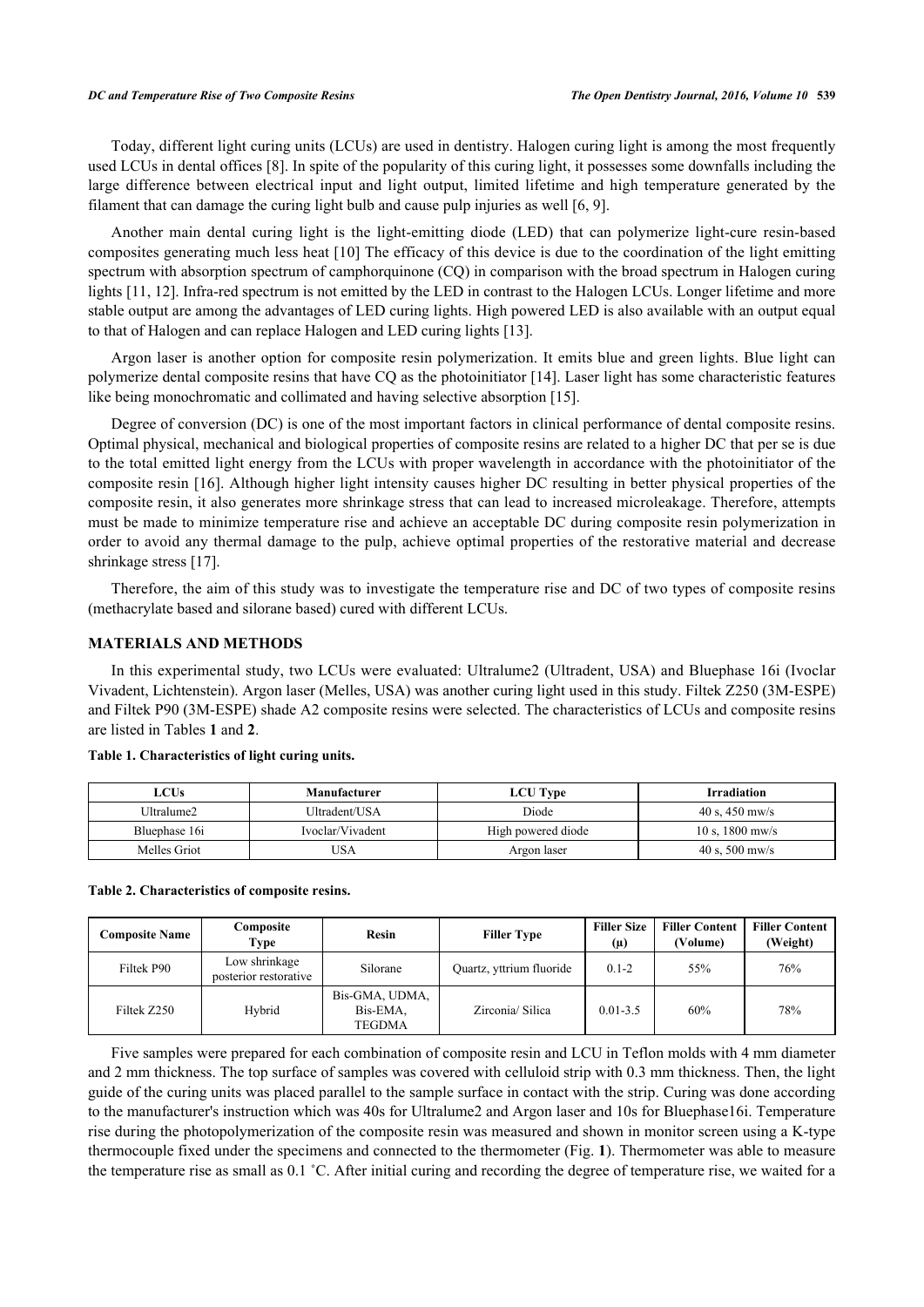<span id="page-2-0"></span>couple of minutes until the specimens reached the ambient temperature which lasted for about 5 minutes. Samples were then re-irradiated through the cured composite resin and temperature was measured again. The temperature rise during the first radiation was due to both the heat from the exothermic polymerization and irradiation by the LCU; but in the second exposure, polymerization was already completed and the rise in temperature was predominantly due to the heat from irradiation. Thus, it was possible to measure the polymerization heat separately from the irradiation heat generated by the LCUs.





A thermocouple, a data logger and a computer were used for measuring and recording data. The thermocouple measured the sample's temperature during the test and data logger processed data for saving in the computer.

<span id="page-2-1"></span>For measurement of DC, a small amount of composite resin was placed between two polyethylene films that had no interference with the wavelengths absorbed by resins and was then pressed to form a very thin film and the absorbance peaks of uncured samples were quantified with FTIR (Equinox 55,Bruker, Germany) (Fig. **[2](#page-2-1)**). Afterwards, the peaks for cured samples were obtained. For each composite resin and LCU, 3 samples were prepared.



**Fig. (2).** FTIR.

## **STATISTICAL ANALYSIS**

The results were analyzed and compared using two-way ANOVA. Because of significant interaction between composite resins and curing unites, one-way ANOVA followed by the Tukey-HSD test at the significant level of 0.05 were done.

## **RESULTS**

Initial temperature rise (T1) showed the total temperature rise due to the polymerization reaction and light irradiation by the LCU. T2 demonstrated the temperature rise due to the LCU and was measured by the re-irradiation of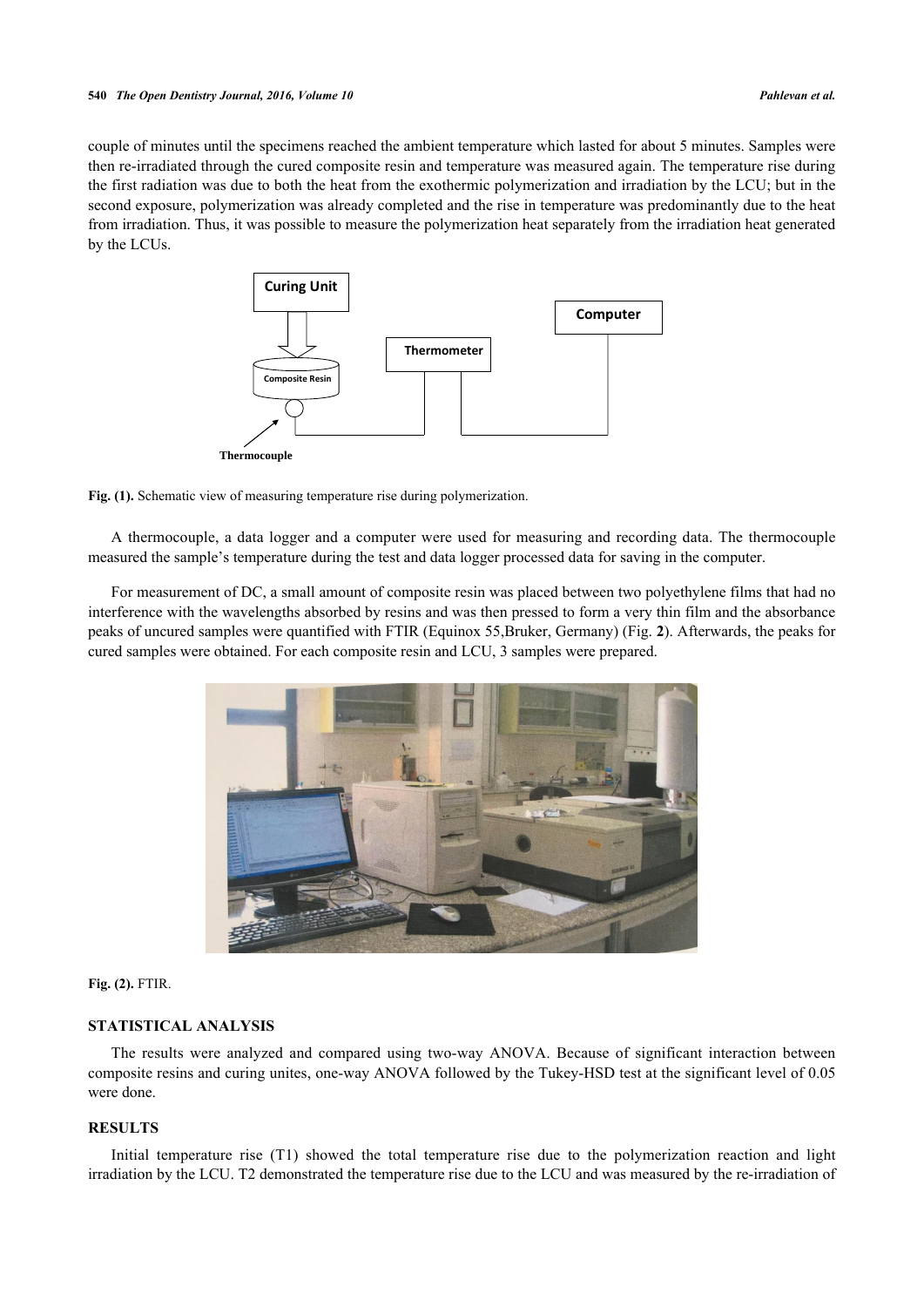#### *DC and Temperature Rise of Two Composite Resins The Open Dentistry Journal, 2016, Volume 10* **541**

cured composite resin. The difference between these two temperatures indicated the temperature rise due to the polymerization reaction (T3). Time to reach maximum temperature rise was Tmax.

T1 was significantly different in various composite resins and LCUs. It was higher in P90 than in Z250 (pvalue=0.001) and lower in laser than other curing lights. The two diode LCUs had no significant difference with each other in this regard (Graph **1**).

T2 was not significantly different in various composite resins; but, it was significantly lower in laser LCU compared to other curing lights. The two diode LCUs had no significant difference with each other in this respect (Graph **2**).



## **Time(s)**

**Graph (1).** Temperature rise during polymerization of different composite resins (Z250 – P90).



Graph (2). Temperature rise due to the curing unites.

T3 was significantly different in various composite resins and was higher in P90 than in Z250, but no significant difference was found between different LCUs in this regard.

Tmax was not significantly different in various composite resins or different LCUs.

<span id="page-3-0"></span>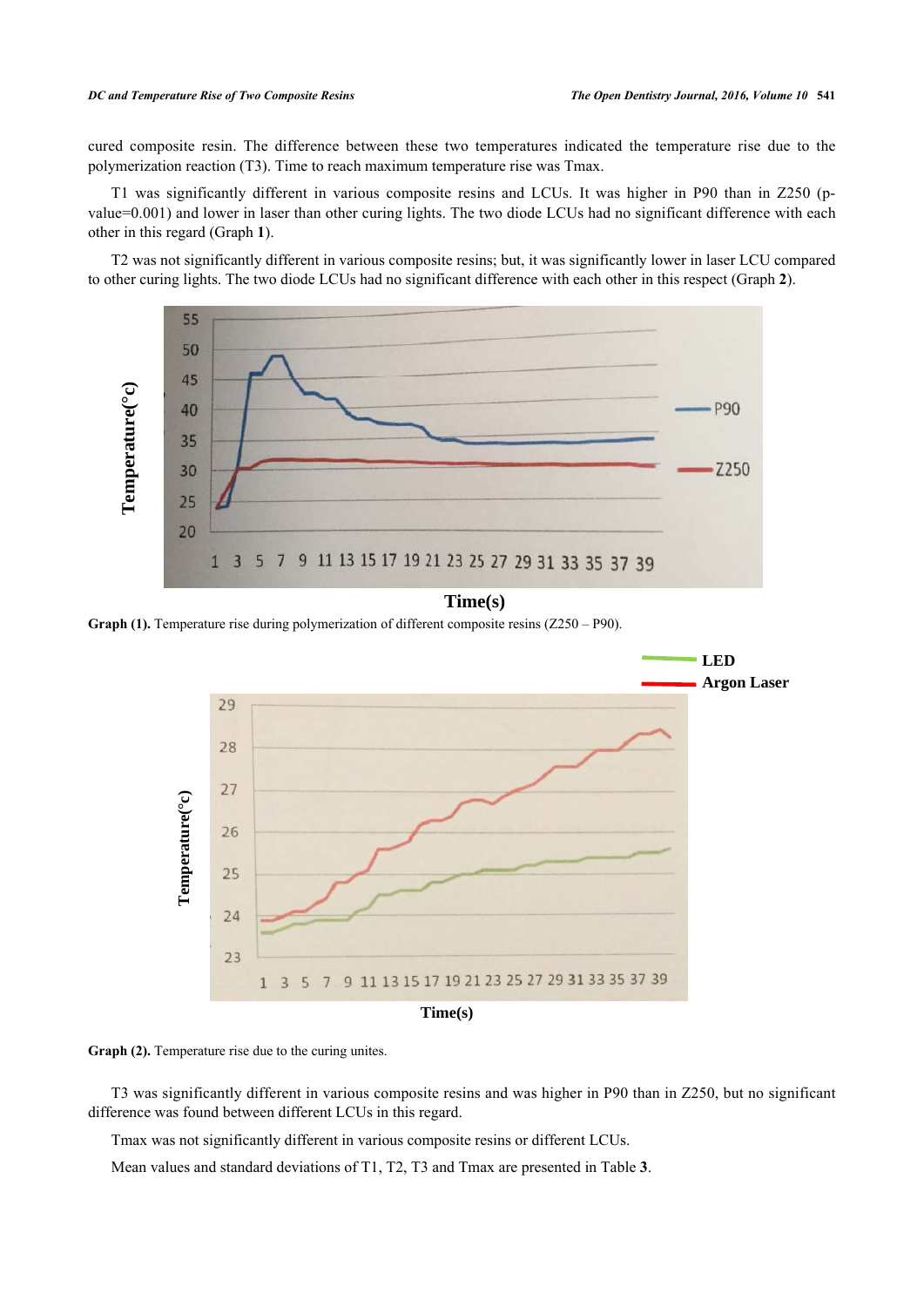| <b>LCUs</b>         | Composite<br><b>Brand</b> | $T1$ (°C)        | $T2$ (°C)       | $T3$ (°C)        | $T$ max $(s)$  |
|---------------------|---------------------------|------------------|-----------------|------------------|----------------|
| <b>LED</b>          | Filtek Z250               | $11.43 \pm 0.83$ | $7.88 \pm 0.78$ | $3.5 \pm 0.77$   | $7.7 \pm 0.82$ |
|                     | Filtek P90                | $21.45 \pm 2.02$ | $7.86 \pm 0.78$ | $13.59 \pm 1.83$ | $8 + 1.05$     |
| High Powered<br>LED | Filtek Z250               | $11.81 \pm 1.49$ | $7.72 \pm 0.72$ | $4.09 \pm 1.51$  | $4.4 \pm 0.52$ |
|                     | Filtek P90                | $26.25 \pm 1.75$ | $7.62 \pm 1.02$ | $18.63 \pm 2.24$ | $4.3 \pm 0.48$ |
| Argon laser         | Filtek Z250               | $7.86 \pm 0.95$  | $3.41 \pm 0.36$ | $4.45 \pm 0.93$  | $8.4 \pm 0.96$ |
|                     | Filtek P90                | $13.12 \pm 1.7$  | $3.17 \pm 0.35$ | $9.95 \pm 1.87$  | $9.7 \pm 1.15$ |

**Table 3. Temperature rise in different composite resins cured with different LCUs.**

DC was the same in different resin-based composites and LCUs. It means that neither the type of composite resin nor the LCU had any significant effect on DC. Mean values and standard deviations of samples' DC are demonstrated in Table **[4](#page-4-0)**.

<span id="page-4-0"></span>**Table 4. DC in different composite resins cured with different LCUs.**

| <b>LCUs</b>      | Composite | $DC(\%)$         |
|------------------|-----------|------------------|
| <b>LED</b>       | Z250      | $53.40 \pm 5.60$ |
|                  | P90       | $50.61 \pm 4.02$ |
| High Powered LED | Z250      | $56.79 \pm 4.86$ |
|                  | P90       | $55.30\pm4.72$   |
| Argon Laser      | Z250      | $55.23 \pm 5.17$ |
|                  | P90       | $53.82 \pm 5.05$ |

#### **DISCUSSION**

This study sought to assess the degree of conversion (DC) and temperature rise in two different dental composite resins: Filtek Z250 and Filtek P90 using LED and argon laser LCUs. Neither the type of composite resin nor the curing light had any significant effect on DC at the surface. Both composite resins reached an acceptable DC through radiation with different curing lights. The DC depends on total light energy, duration of radiation, photon wavelength and composite resin composition. The similar energy density of different light sources is responsible for similar DC at the surface of composite resin samples [\[18](#page-6-16)].

Our findings are similar to those reported by Rostelli in 2008. In his study, argon laser and LED curing lights had no statistically significant difference in terms of temperature rise and DC in Z250 composite resin. This similarity was claimed to be due to the equal energy density of both light sources [\[19](#page-6-17)].

In another study by Pallin in 2005, the DC of two methacrylate-based composite resins Z250 and Z100 and two experimental silorane-based composite resins H1 and EXL was measured. It was found that the DC of methacrylatebased composite resins in about 0.1 hour was higher than that of silorane-based composite resins. However, after 24 to 48 hours, the DC of methacrylate-based composite resins did not increase as fast as that of silorane-based composite resins. He attributed this difference to the kinetics of cationic polymerization reaction of oxirane in comparison to methacrylate-based composite resins which had a high volume of free monomers due to the greater movement of polymeric chains in time resulting in subsequent increase in DC [\[20](#page-6-18)].

In the mentioned study, the DC was measured shortly after the curing and was found to be the same in both composite resins. If the DC had been measured at the time intervals, different results might have been obtained.

Rostelli measured the DC at different time intervals and observed no significant difference between LED and argon laser at different depths. Hence, for both curing lights, the polymerization was sufficient up to 2mm thickness and the DC of Z250 composite resin samples was adequate. However, polymerization was insufficient in areas deeper than 2mm [\[19](#page-6-17)].

In the present study, for all the curing units, type of composite resin did have a significant effect on overall (T1) and polymerization temperature rise, but had no effect on the temperature rise due to the curing units.

The overall (T1) and polymerization temperature rise in silorane-based composite resins (P90) can be due to the ring-opening cationic reaction of oxirane and siloxane molecules. This reaction takes place in oxirane molecule [\[21\]](#page-7-0). Optical pyrometry studies show that the cationic ring-opening polymerization reaction is an exothermic reaction that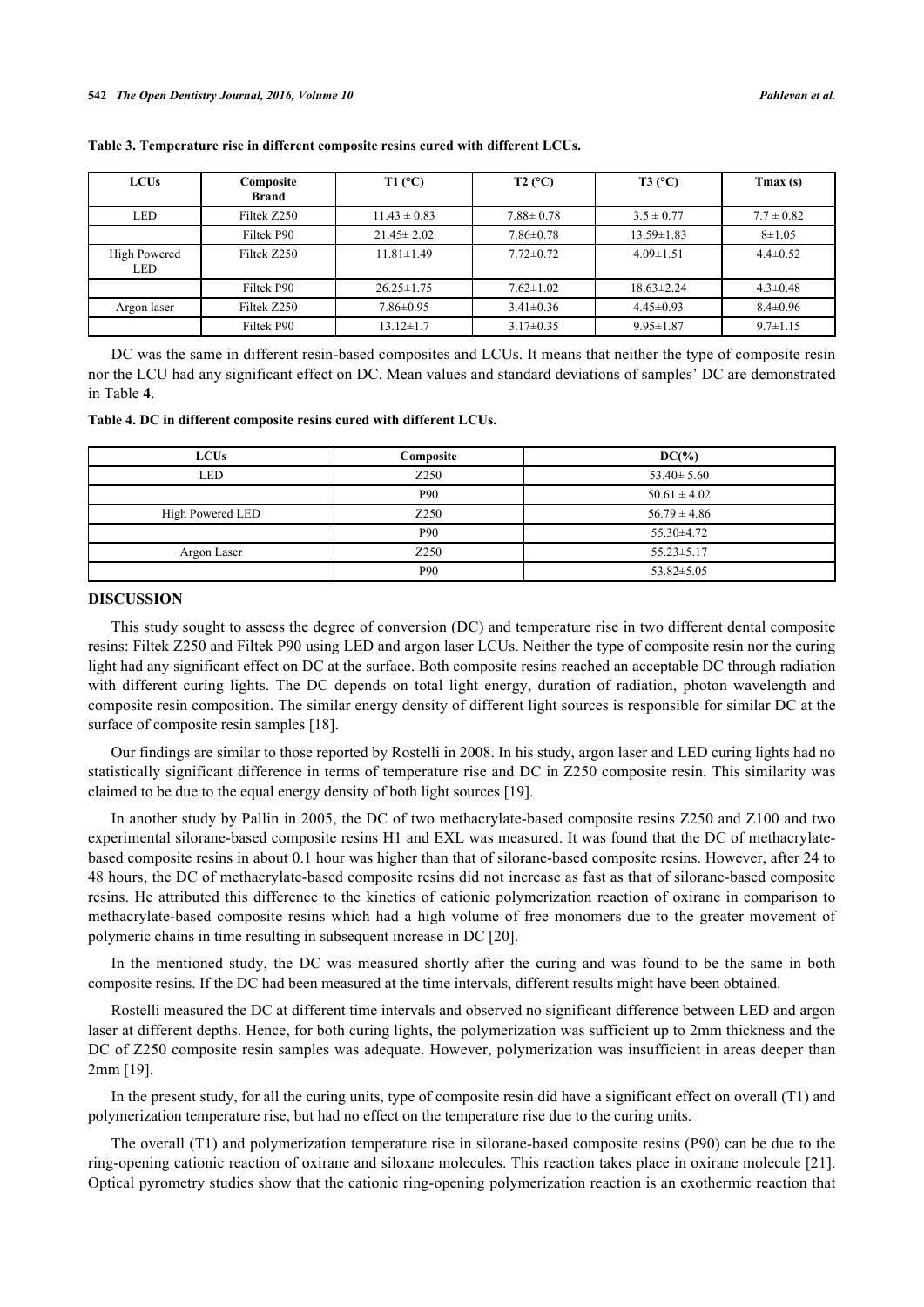#### *DC and Temperature Rise of Two Composite Resins The Open Dentistry Journal, 2016, Volume 10* **543**

increases the temperature up to 100 degrees above the room temperature. Also, the amount of generated heat by the cationic polymerization is related directly to the number of photoinitiators [[22\]](#page-7-1). This finding is in accord with the results of Vesna Miletic study in 2009 who measured the temperature rise due to silorane, ormocer and methacrylatebased composite resin polymerization.

P90 (Siolrane- based dental composite resin) showed higher temperature rise than Amira (Ormocer) and Herculite XRV (Methacrylate-based dental composite resin). No difference was found between the last two in terms of temperature rise when a high powered LED curing unit (Blue Phase) was used with a curing time of 20 seconds [\[23](#page-7-2)].

In none of the curing units, the type of composite resin had any effect on the temperature rise due to the light source (T2). This finding seems acceptably logical because T2 is the temperature rise measured after the polymerization of composite resin and it only reflects the heat generated based on the type of curing light. When T2 is measured, most of the composite polymerization process has already taken place and the generated heat dissipates as the samples reach the ambient temperature. Thus, T2 was not affected by the type of composite resin or heat due to polymerization.

These findings are in accordance with those of Khezevic study in 2005. Second irradiation of the cured samples for 20 s caused similar temperature rise in all modes of radiation with no significant difference [[24\]](#page-7-3).

Our findings however, were not in agreement with those of Tabatabaei *et al*, in 2009, who demonstrated that the temperature rise due to the curing units was influenced by the type of composite resin. They used Filtek Supreme (Nanofill) and Tetric Ceram (Hybrid) composite resins in their study which were different from ours. Their finding may be attributed to the difference in opacity and scattering of the light passing through the composite resin used by them [\[25](#page-7-4)]. Considering the results of the current study, it seemed that the two composite resins, P90 and Z250 acted similarly in terms of light scattering and transmission.

The curing process of composite resin samples results in their temperature rise. Tmax is a time point at which composite resin samples reach their maximum temperature during the curing phase. It provides information about the pre-gel stage. Gel-point is an important point in composite resin polymerization process, because it can compensate polymerization stress. Thus, Tmax can be related to vitrification stage of dental composite resins.

In none of the LCUs, the composite resin had any significant effect on Tmax. In both types of composite resins with all the LCUs, maximum temperature rise occurred during the first seconds of irradiation and then dropped.

This finding is in accord with the results of Knezevic study in 2005, who reported that maximum temperature rise occurred in the first few seconds of irradiation [[23](#page-7-2)]. Pilo and Sakaguchi reported that during the first 20 or 30 seconds of radiation, temperature rise reaches its highest value and then becomes steady [[26,](#page-7-5) [27\]](#page-7-6).

In Tabatabie's study, type of composite resin played a significant role in reaching the maximum temperature during the curing process. That is to say, it took longer for Filtek Supreme (Nanofill composite resin) to reach its maximum temperature as compared with Tetric Ceram(Hybrid).This can be explained by the slower polymerization process of Filtek Supreme due to the smaller size of nanofillers and higher effective surface. Therefore, as the polymerization rate slows down, it takes longer for the temperature to reach its maximum level [\[25](#page-7-4)].

#### **CONCLUSION**

The degree of conversion and temperature rise by the use of High Powered LED, LED and Argon laser curing lights were analyzed in P90 and Z250 composite resins. The obtained results were as follows:

1- In both composite resins, Argon laser caused the lowest temperature rise compared to others while LEDs showed the highest rise in temperature.

2- For all three curing units, P90 showed significantly higher temperature rise compared to Z250. Thus, type of composite resin has a considerable effect on the temperature rise.

3- No difference was found between P90 and Z250 in terms of the degree of conversion with all the curing units.

4- The LEDs caused higher temperature rise than Argon laser, but with no improvement in the polymerization process.

## **CONFLICT OF INTEREST**

The authors confirm that this article content has no conflict of interest.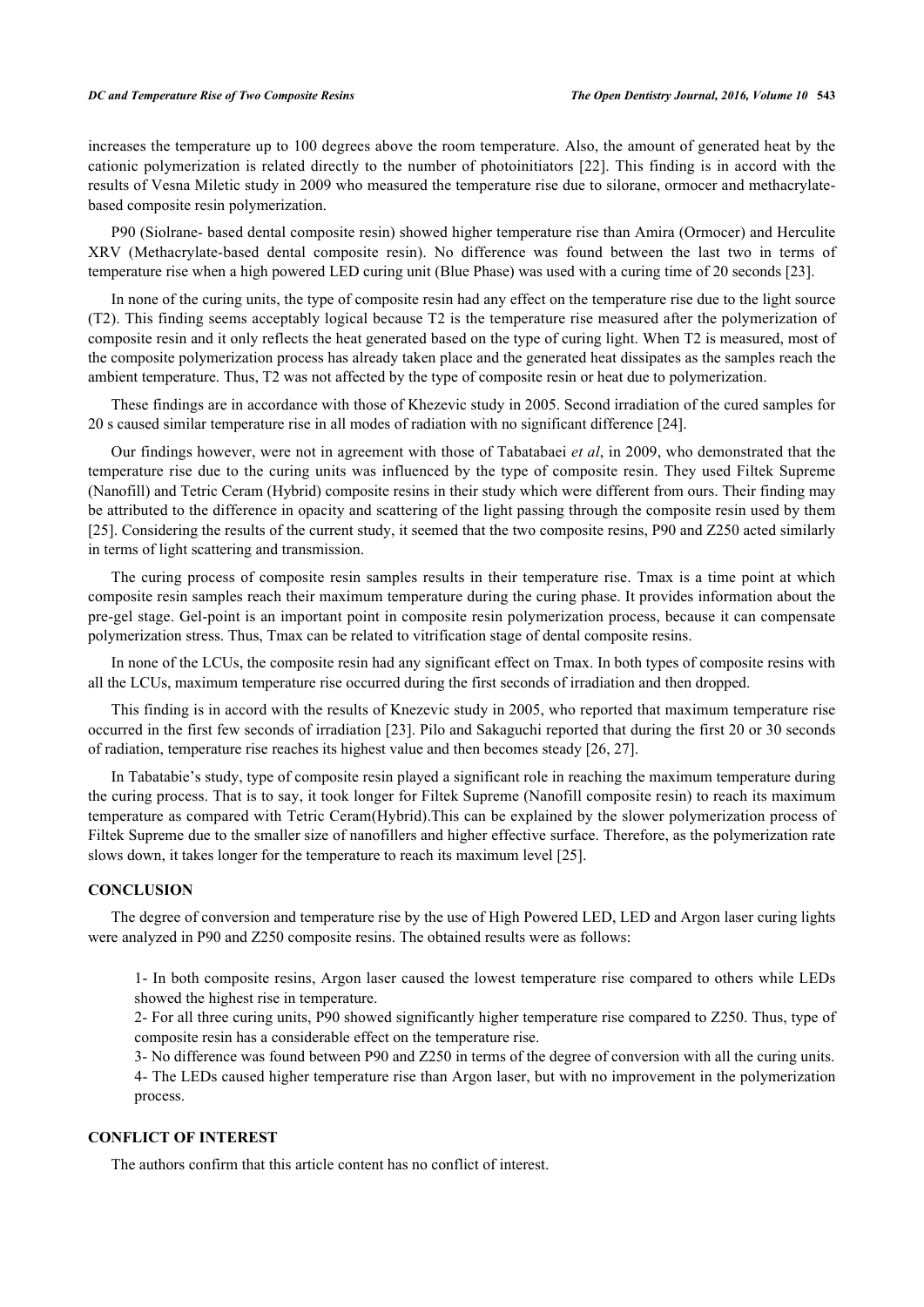#### **ACKNOWLEDGEMENTS**

Declared none.

#### **REFERENCES**

- <span id="page-6-0"></span>[1] Al-Qudah AA, Mitchell CA, Biagioni PA, Hussey DL. Effect of composite shade, increment thickness and curing light on temperature rise during photocuring. J Dent 2007; 35(3): 238-45. [\[http://dx.doi.org/10.1016/j.jdent.2006.07.012](http://dx.doi.org/10.1016/j.jdent.2006.07.012)] [PMID: [17030395\]](http://www.ncbi.nlm.nih.gov/pubmed/17030395)
- <span id="page-6-1"></span>[2] Ferracane JL. Resin composite--state of the art. Dent Mater 2011; 27(1): 29-38. [\[http://dx.doi.org/10.1016/j.dental.2010.10.020\]](http://dx.doi.org/10.1016/j.dental.2010.10.020) [PMID: [21093034](http://www.ncbi.nlm.nih.gov/pubmed/21093034)]
- <span id="page-6-2"></span>[3] Knezević A, Tarle Z, Meniga A, Sutalo J, Pichler G, Ristić M. Degree of conversion and temperature rise during polymerization of composite resin samples with blue diodes. J Oral Rehabil 2001; 28(6): 586-91. [\[http://dx.doi.org/10.1046/j.1365-2842.2001.00709.x\]](http://dx.doi.org/10.1046/j.1365-2842.2001.00709.x) [PMID: [11422686](http://www.ncbi.nlm.nih.gov/pubmed/11422686)]
- <span id="page-6-3"></span>[4] Weinmann W, Thalacker C, Guggenberger R. Siloranes in dental composites. Dent Mater 2005; 21(1): 68-74. [\[http://dx.doi.org/10.1016/j.dental.2004.10.007\]](http://dx.doi.org/10.1016/j.dental.2004.10.007) [PMID: [15681004](http://www.ncbi.nlm.nih.gov/pubmed/15681004)]
- <span id="page-6-4"></span>[5] Leprince J, Palin WM, Mullier T, Devaux J, Vreven J, Leloup G. Investigating filler morphology and mechanical properties of new lowshrinkage resin composite types. J Oral Rehabil 2010; 37(5): 364-76. [\[http://dx.doi.org/10.1111/j.1365-2842.2010.02066.x\]](http://dx.doi.org/10.1111/j.1365-2842.2010.02066.x) [PMID: [20202096](http://www.ncbi.nlm.nih.gov/pubmed/20202096)]
- <span id="page-6-5"></span>[6] Mahendran K, Shanmugam JS, Uma M. Thermographic analysis of temperature rise in the pulp chamber with LED and QTH light curing units: An *in vitro* investigation. SRM J Research Dent Sci 2013; 4(1): 1-5. [\[http://dx.doi.org/10.4103/0976-433X.116820](http://dx.doi.org/10.4103/0976-433X.116820)]
- <span id="page-6-6"></span>[7] Schneider LF, Consani S, Correr-Sobrinho L, Correr AB, Sinhoreti MA. Halogen and LED light curing of composite: temperature increase and Knoop hardness. Clin Oral Investig 2006; 10(1): 66-71. [\[http://dx.doi.org/10.1007/s00784-005-0028-x\]](http://dx.doi.org/10.1007/s00784-005-0028-x) [PMID: [16402230](http://www.ncbi.nlm.nih.gov/pubmed/16402230)]
- <span id="page-6-7"></span>[8] Guiraldo RD, Consani S, Consani RL, *et al.* Comparison of silorane and methacrylate-based composite resins on the curing light transmission. Braz Dent J 2010; 21(6): 538-42. [\[http://dx.doi.org/10.1590/S0103-64402010000600010\]](http://dx.doi.org/10.1590/S0103-64402010000600010) [PMID: [21271045](http://www.ncbi.nlm.nih.gov/pubmed/21271045)]
- <span id="page-6-8"></span>[9] Goodis HE, White JM, Gamm B, Watanabe L. Pulp chamber temperature changes with visible-light-cured composites *in vitro*. Dent Mater 1990; 6(2): 99-102. [\[http://dx.doi.org/10.1016/S0109-5641\(05\)80038-7\]](http://dx.doi.org/10.1016/S0109-5641(05)80038-7) [PMID: [2079178](http://www.ncbi.nlm.nih.gov/pubmed/2079178)]
- <span id="page-6-9"></span>[10] Jandt KD, Mills RW. A brief history of LED photopolymerization. Dent Mater 2013; 29(6): 605-17. [\[http://dx.doi.org/10.1016/j.dental.2013.02.003\]](http://dx.doi.org/10.1016/j.dental.2013.02.003) [PMID: [23507002](http://www.ncbi.nlm.nih.gov/pubmed/23507002)]
- <span id="page-6-10"></span>[11] Nomoto R, McCabe JF, Hirano S. Comparison of halogen, plasma and LED curing units. Oper Dent 2004; 29(3): 287-94. [PMID: [15195729\]](http://www.ncbi.nlm.nih.gov/pubmed/15195729)
- <span id="page-6-11"></span>[12] Jandt KD, Mills RW, Blackwell GB, Ashworth SH. Depth of cure and compressive strength of dental composites cured with blue light emitting diodes (LEDs). Dent Mater 2000; 16(1): 41-7. [\[http://dx.doi.org/10.1016/S0109-5641\(99\)00083-4\]](http://dx.doi.org/10.1016/S0109-5641(99)00083-4) [PMID: [11203522](http://www.ncbi.nlm.nih.gov/pubmed/11203522)]
- <span id="page-6-12"></span>[13] Guiraldo RD, Consani S, Consani RL, *et al.* Evaluation of the light energy transmission and bottom/top rate in silorane and methacrylatebased composites with different photoactivation protocols. J Contemp Dent Pract 2011; 12(5): 361-7. [PMID: [22269197\]](http://www.ncbi.nlm.nih.gov/pubmed/22269197)
- <span id="page-6-13"></span>[14] Murthy SS, Murthy GS. Argon ion laser polymerized acrylic resin: A comparative analysis of mechanical properties of laser cured, light cured and heat cured denture base resins. J Int Oral Health 2015; 7(6): 28-34. [PMID: [26124596\]](http://www.ncbi.nlm.nih.gov/pubmed/26124596)
- <span id="page-6-14"></span>[15] de Souza Rastelli AN, Navarro RS. Effect of different light-curing techniques on hardness of a microhybrid dental composite resin. Braz Dent Sci 2014; 17(1): 45-53.
- [16] Caughman WF, Caughman GB, Shiflett RA, Rueggeberg F, Schuster GS. Correlation of cytotoxicity, filler loading and curing time of dental composites. Biomaterials 1991; 12(8): 737-40. [\[http://dx.doi.org/10.1016/0142-9612\(91\)90022-3](http://dx.doi.org/10.1016/0142-9612(91)90022-3)] [PMID: [1799649](http://www.ncbi.nlm.nih.gov/pubmed/1799649)]
- <span id="page-6-15"></span>[17] Luis Felipe J. Schneider. Shrinkage stresses generated during resin-composite applications: A review. J Dental Biomech Vol. 2010, Article ID 131630, 14 pages.
- <span id="page-6-16"></span>[18] Jacomassi D, Rastelli D. Changes in the temperature of a dental light-cured composite resin by different light-curing units. Laser Phys 2008; 18(8): 1003-7. [\[http://dx.doi.org/10.1134/S1054660X08080173](http://dx.doi.org/10.1134/S1054660X08080173)]
- <span id="page-6-17"></span>[19] Rastelli DP. Jacomassi. Degree of conversion and temperature increaseof a composite resin light cured with an Argon laser and Blue LED. Laser Phys 2008; 18(12): 1570-5. [\[http://dx.doi.org/10.1134/S1054660X0812030X\]](http://dx.doi.org/10.1134/S1054660X0812030X)
- <span id="page-6-18"></span>[20] Palin WM, Fleming GJ, Nathwani H, Burke FJ, Randall RC. *In vitro* cuspal deflection and microleakage of maxillary premolars restored with